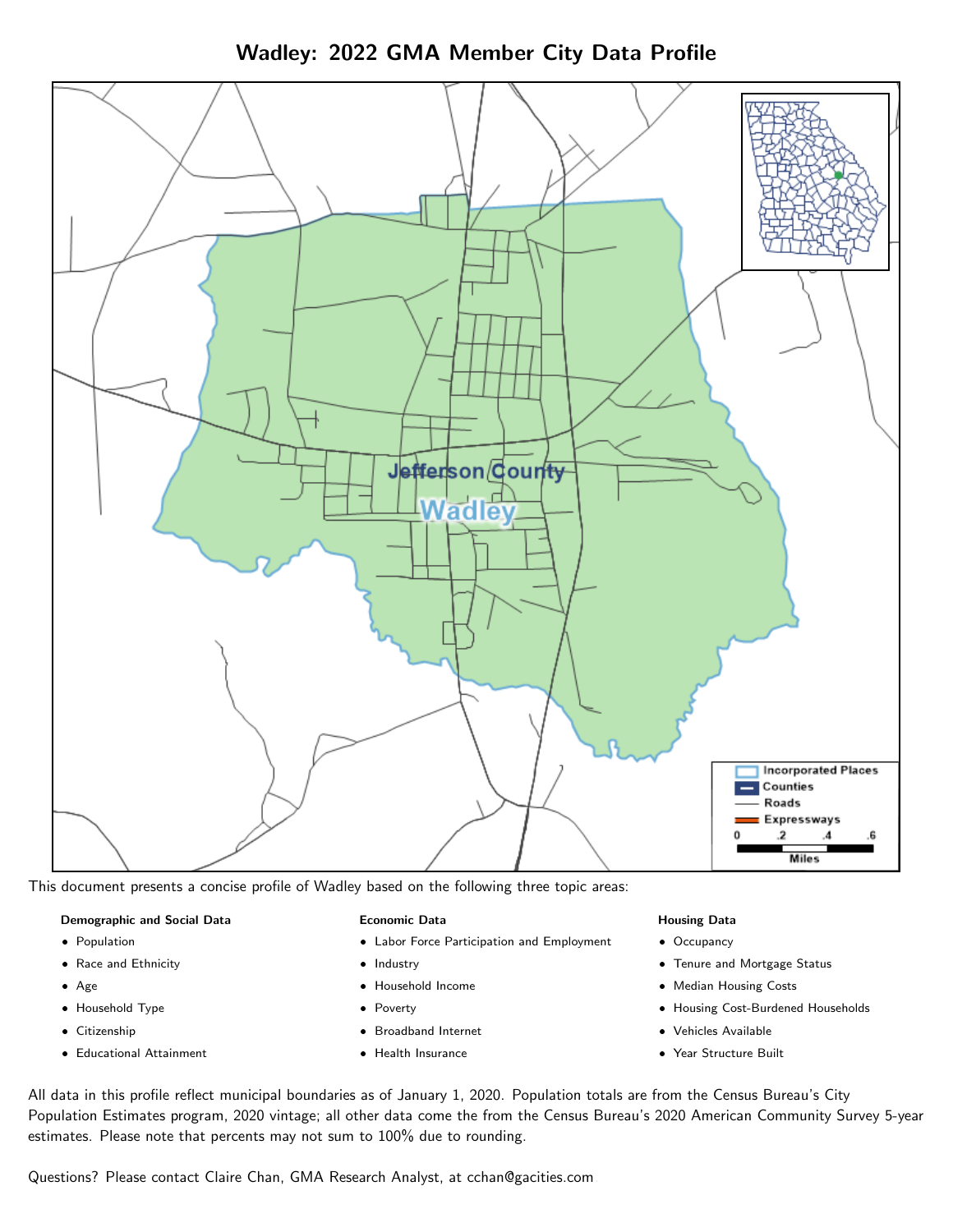# Wadley: Demographic and Social





## **Citizenship**



Source: American Community Survey, 2020 5-year estimates, table B05002 Source: American Community Survey, 2020 5-year estimates, table B15002





Source: U.S. Census Bureau, City Population Estimates, 2020 vintage Source: American Community Survey, 2020 5-year estimates, table B03002

## Household Type



Source: American Community Survey, 2020 5-year estimates, table B01001 Source: American Community Survey, 2020 5-year estimates, table B11001

## Educational Attainment



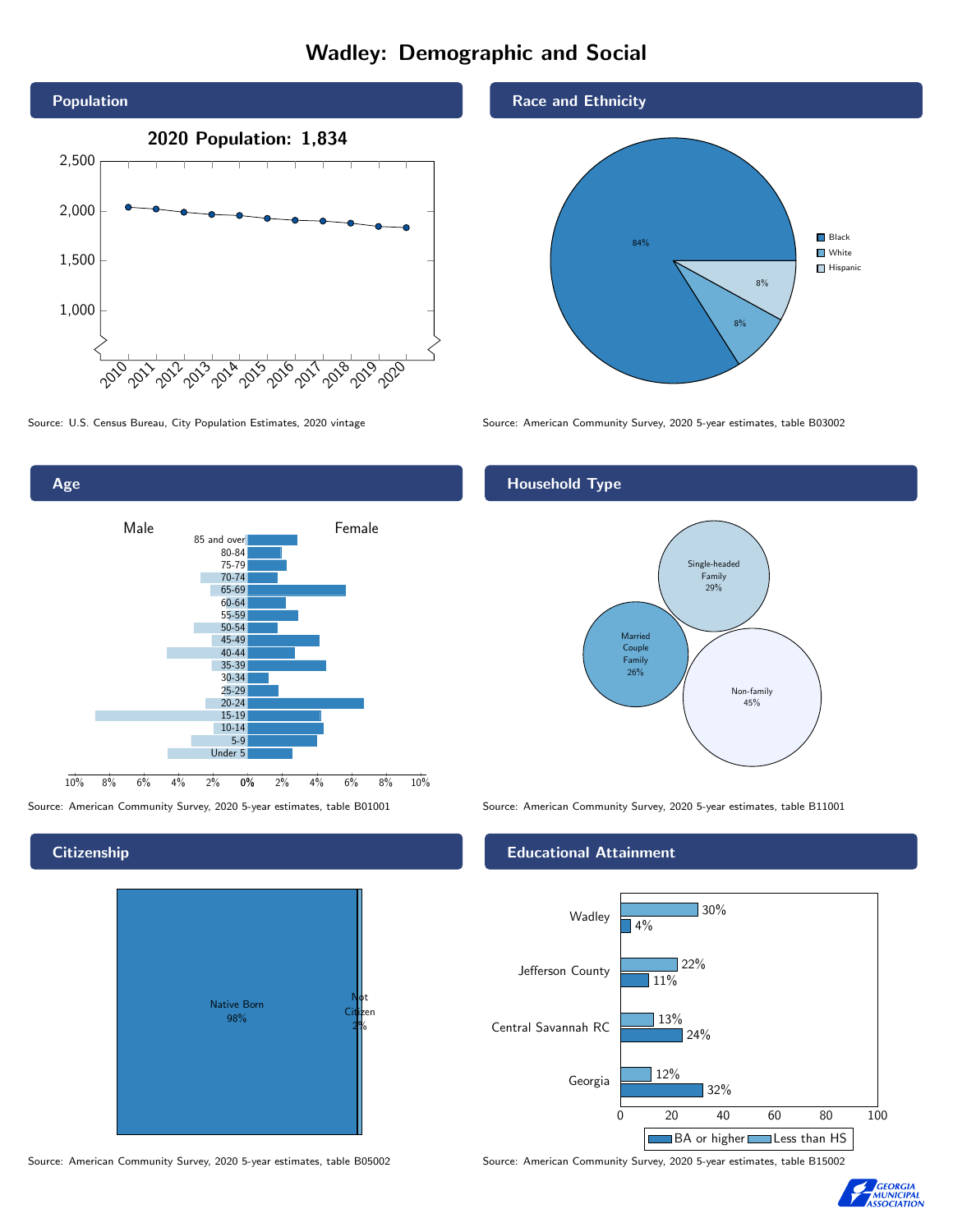# Wadley: Economic



Source: American Community Survey, 2020 5-year estimates, table B23001 Note: Unemployment rate is based upon the civilian labor force.

## Industry

| Agriculture, forestry, fishing and hunting, and mining      | 2%    |
|-------------------------------------------------------------|-------|
| Construction                                                | 6%    |
| Manufacturing                                               | 33%   |
| <b>Wholesale Trade</b>                                      | $1\%$ |
| Retail Trade                                                | 11%   |
| Transportation and warehousing, and utilities               | 4%    |
| Information                                                 | $1\%$ |
| Finance and insurance, real estate, rental, leasing         | $4\%$ |
| Professional, scientific, mgt, administrative, waste mgt    | 3%    |
| Educational services, and health care and social assistance | 28%   |
| Arts, entertainment, recreation, accommodation, food        | $1\%$ |
| service                                                     |       |
| Other services, except public administration                | $0\%$ |
| Public administration                                       | 6%    |

Source: American Community Survey, 2020 5-year estimates, table C24030



Source: American Community Survey, 2020 5-year estimates, tables B19013 and B19025 Source: American Community Survey, 2020 5-year estimates, table B17010

Broadband Internet No 49% Yes 51%

Poverty



## Health Insurance



Source: American Community Survey, 2020 5-year estimates, table B28002 Source: American Community Survey, 2020 5-year estimates, table B18135